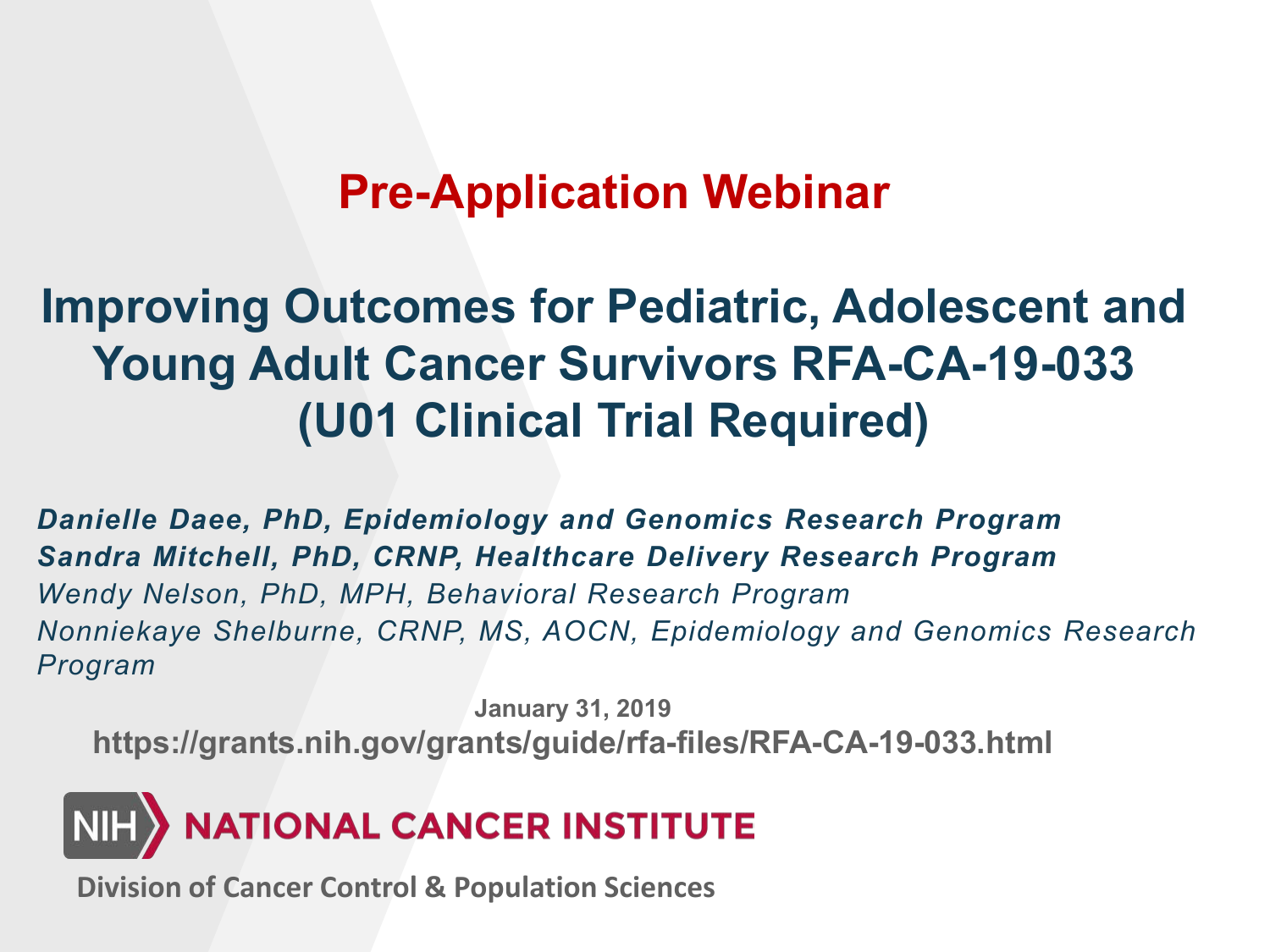#### **Webinar Presenters**



Sandra Mitchell, Ph.D. Program Director Healthcare Delivery Research Program



Danielle Daee, Ph.D. Program Director Epidemiology and Genomics Research Program



Wendy Nelson, Ph.D. Program Director Behavioral Research Program



Nonniekaye Shelburne, C.R.N.P., M.S., A.O.C.N.

Program Director Epidemiology and Genomics Research Program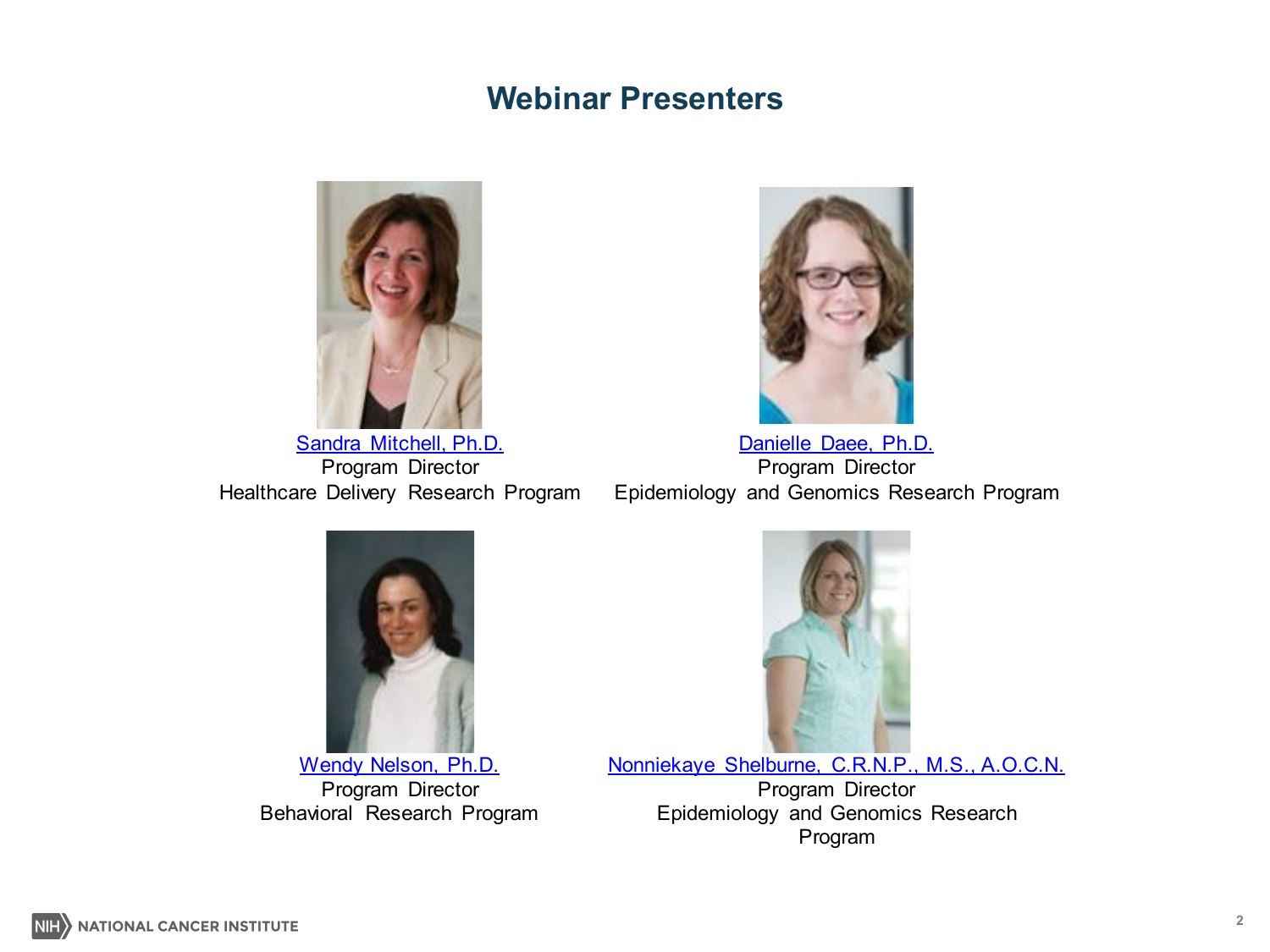## **Webinar Outline**

- I. Background and Scope of the Problem
- II. Goals of the Request for Applications (RFA)
- III. Application Requirements
- IV. Questions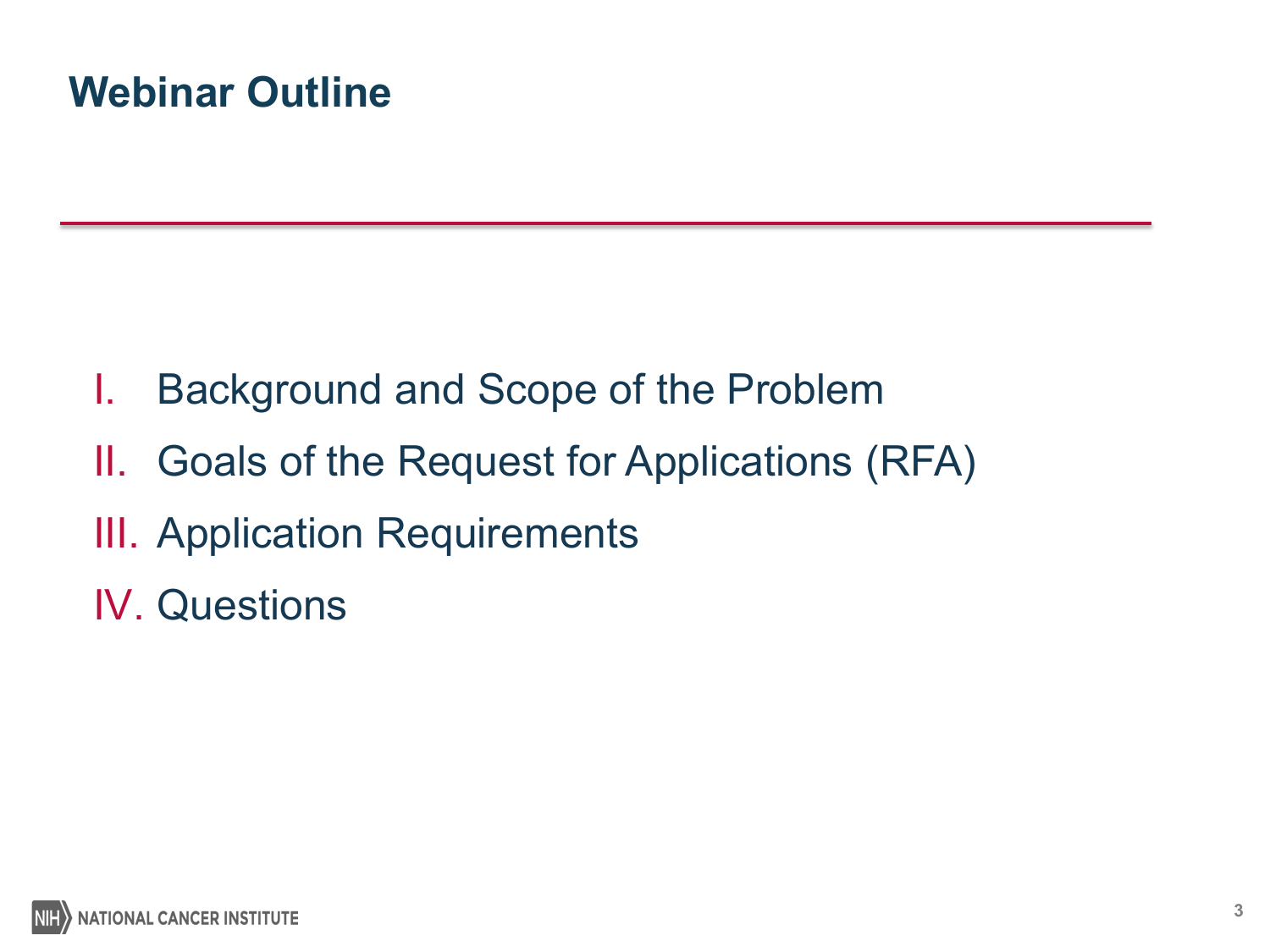# Background & Scope of the Problem

Late and Long-Term Effects Childhood Cancer Survivorship Treatment and Research (STAR) Act Beau Biden Cancer Moonshot<sup>SM</sup> Initiative Blue Ribbon Panel Recommendation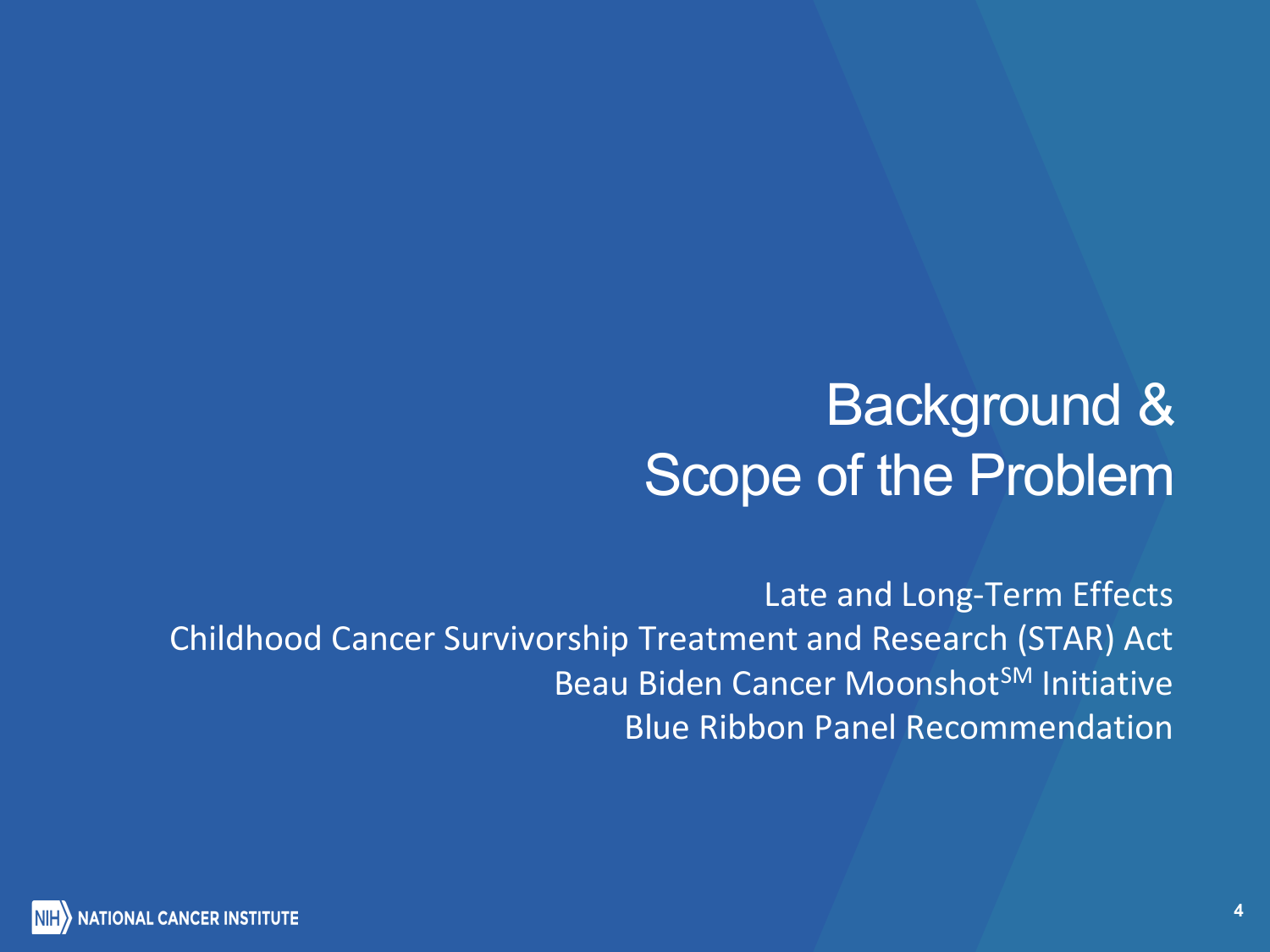## **Long-Term and Late Effects**

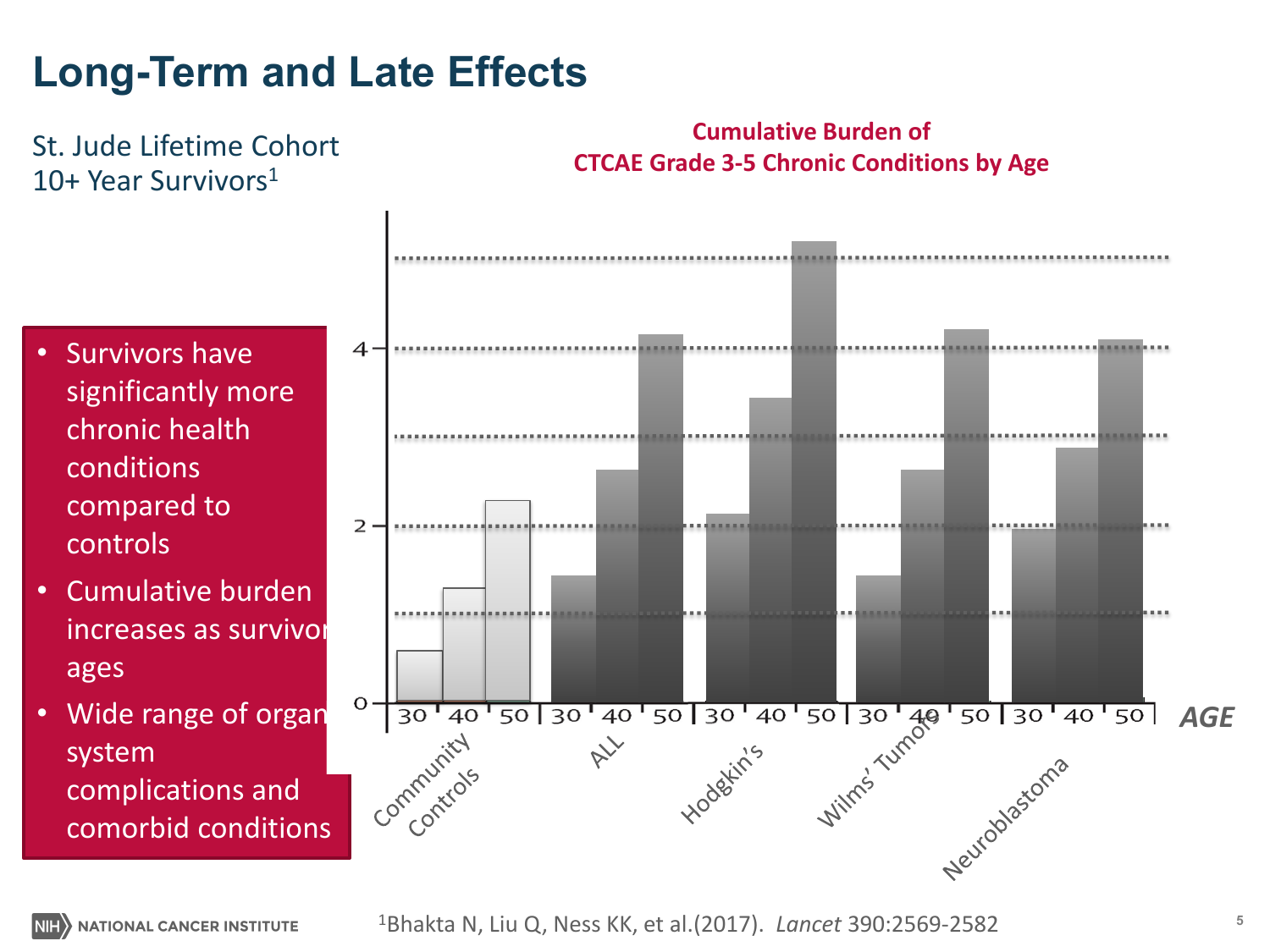#### **The Childhood Cancer Survivorship, Treatment, Access and Research (STAR) Act** *[Public Law No: 115-180](https://www.congress.gov/bill/115th-congress/senate-bill/292/text?q=%7b%22search%22:%5b%22s292%22%5d%7d&r=1&s=2)*

- **Recently enacted law designed to advance pediatric/AYA cancer survivor research and care**
- **Among other provisions, the STAR Act authorizes:** 
	- Enhancements to biospecimen collection and infrastructure (Section 101, directed to NIH/NCI)
	- **Improvements to cancer registry infrastructure (Section 102,** directed to CDC)
	- **Research to improve the care of and quality of life for survivors (Section 202, directed to NIH/NCI)**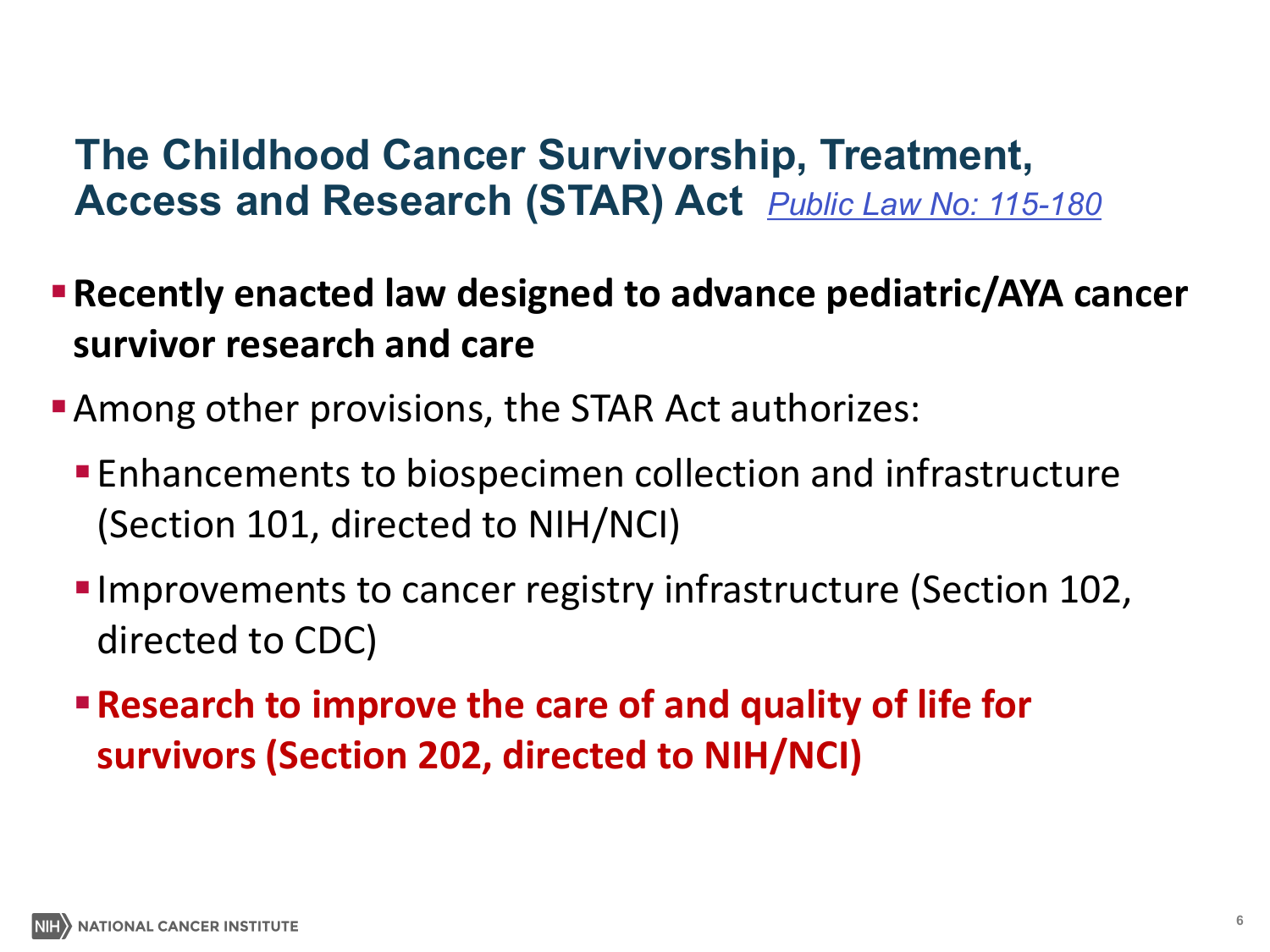#### **Six key research areas to improve the care of and quality of life for childhood and AYA cancer survivors**

- 1.Survivor outcomes
- 2.Barriers to follow-up care
- 3.Impact of familial, socioeconomic, and environmental factors on treatment outcomes and survivorship
- 4.Development of indicators used for long-term follow-up and analysis of the late effects
- 5.Identification of risk factors, predictors and molecular basis of adverse outcomes
- 6.Development of targeted interventions to reduce the burden of morbidity in survivors

health disparities, minorities or other medically underserved populations are high priority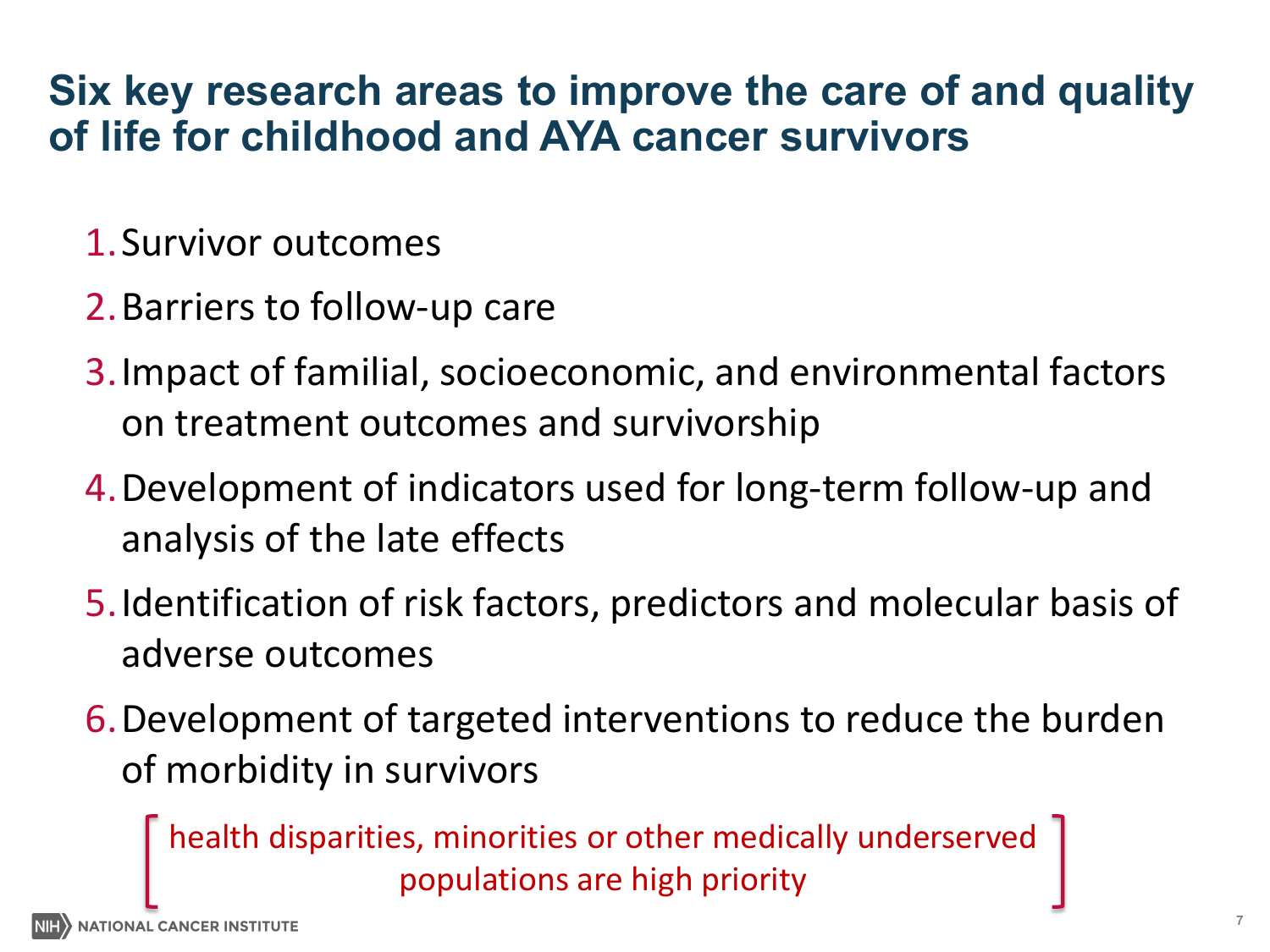## **Beau Biden Cancer MoonshotSM Initiative**

**GOAL:** Accelerate progress in preventing, diagnosing, and treating cancer by accomplishing a decade's worth of work in 5 years **CANCER MOONSHOT** 

\$1.8 billion in funding for Cancer Moonshot Initiatives over the next 7 years



**RECOMMENDATION:** Minimize cancer treatment's debilitating side effects •Accelerate the development of effective interventions to evaluate and manage symptoms and side effects

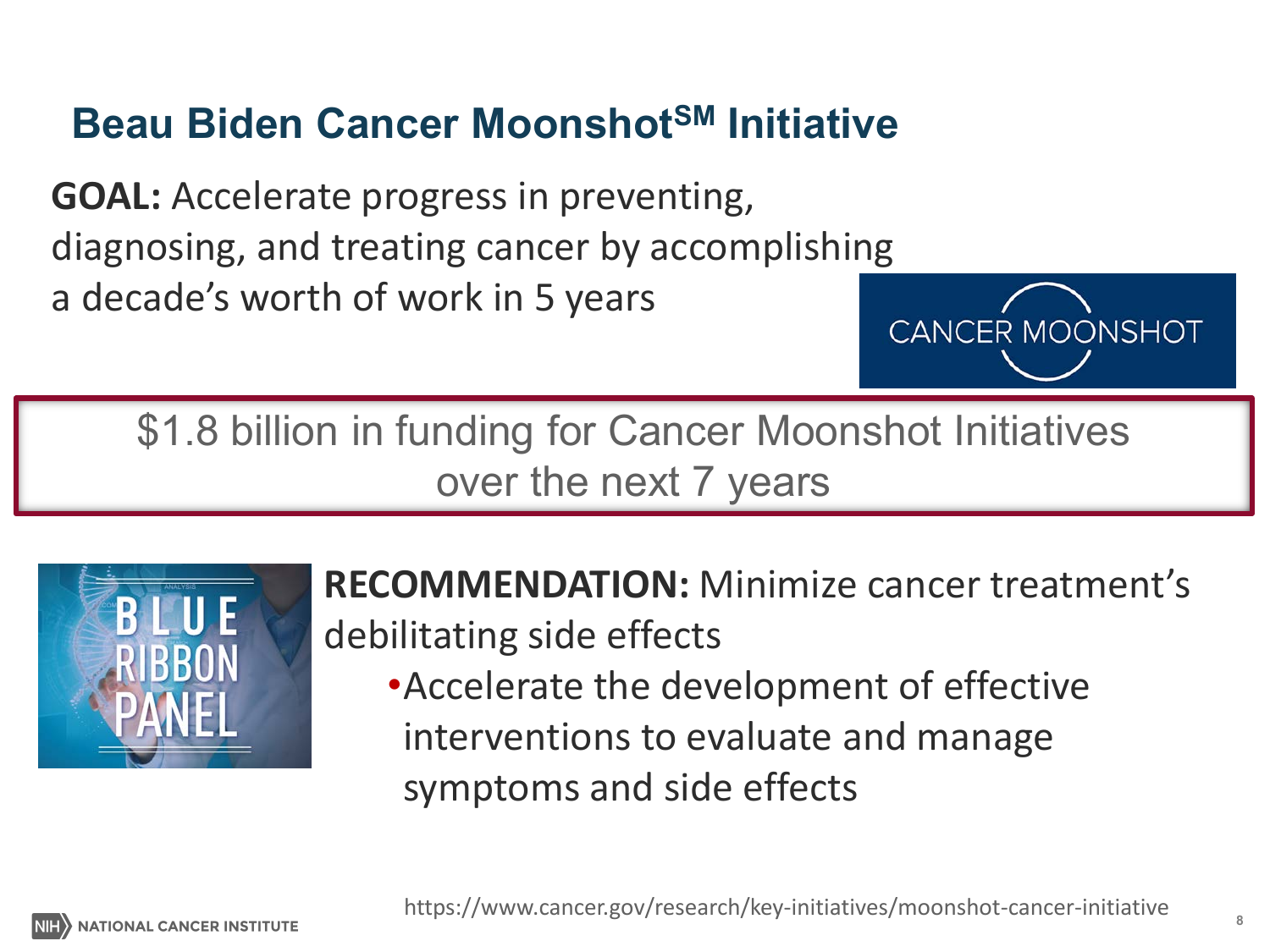## Goals of the RFA

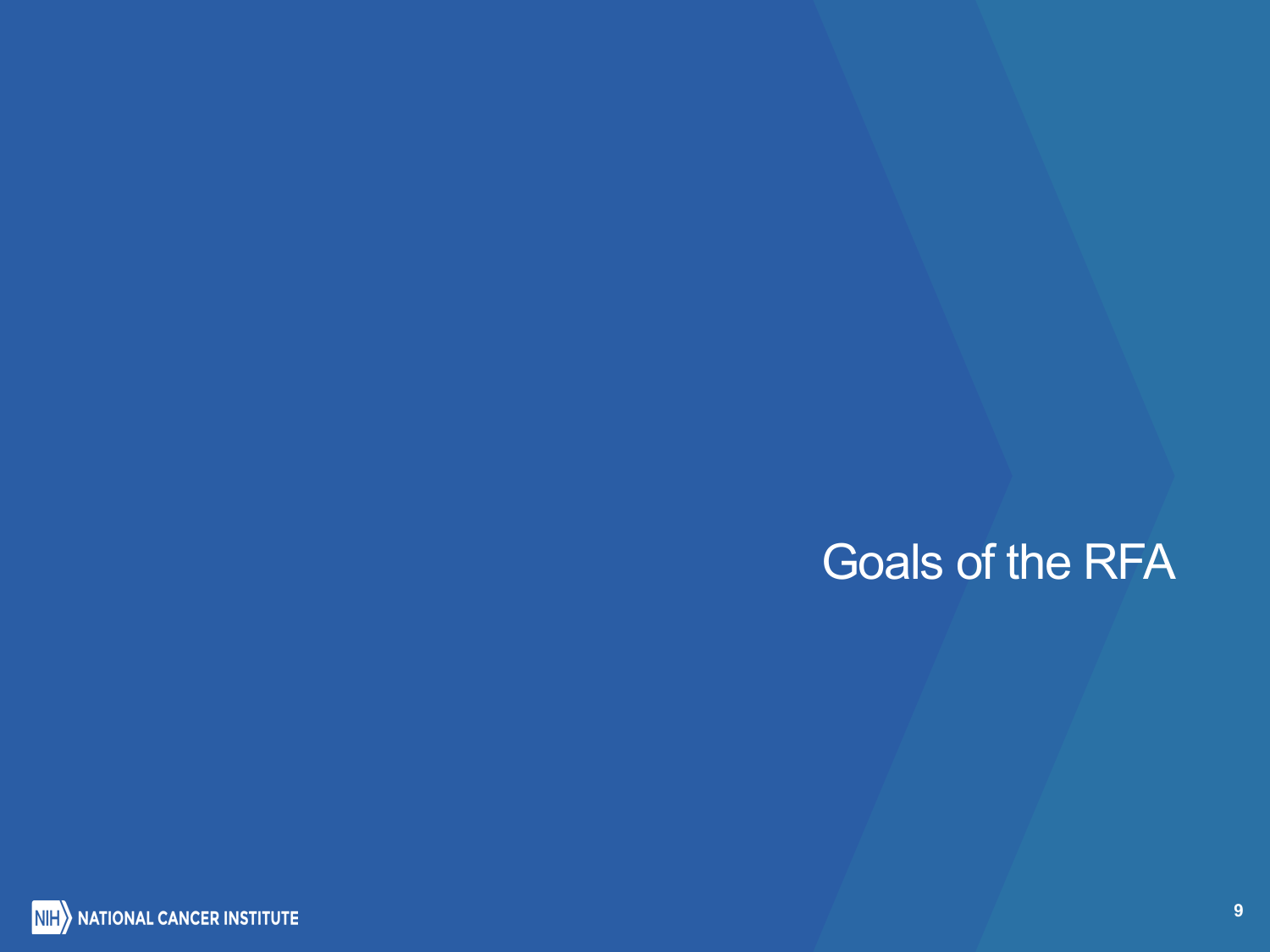### **Goals of the RFA to Address STAR Act**

Support the scientific development of **interventions** to address adverse biomedical and psychosocial effects in survivors of pediatric/AYA cancers

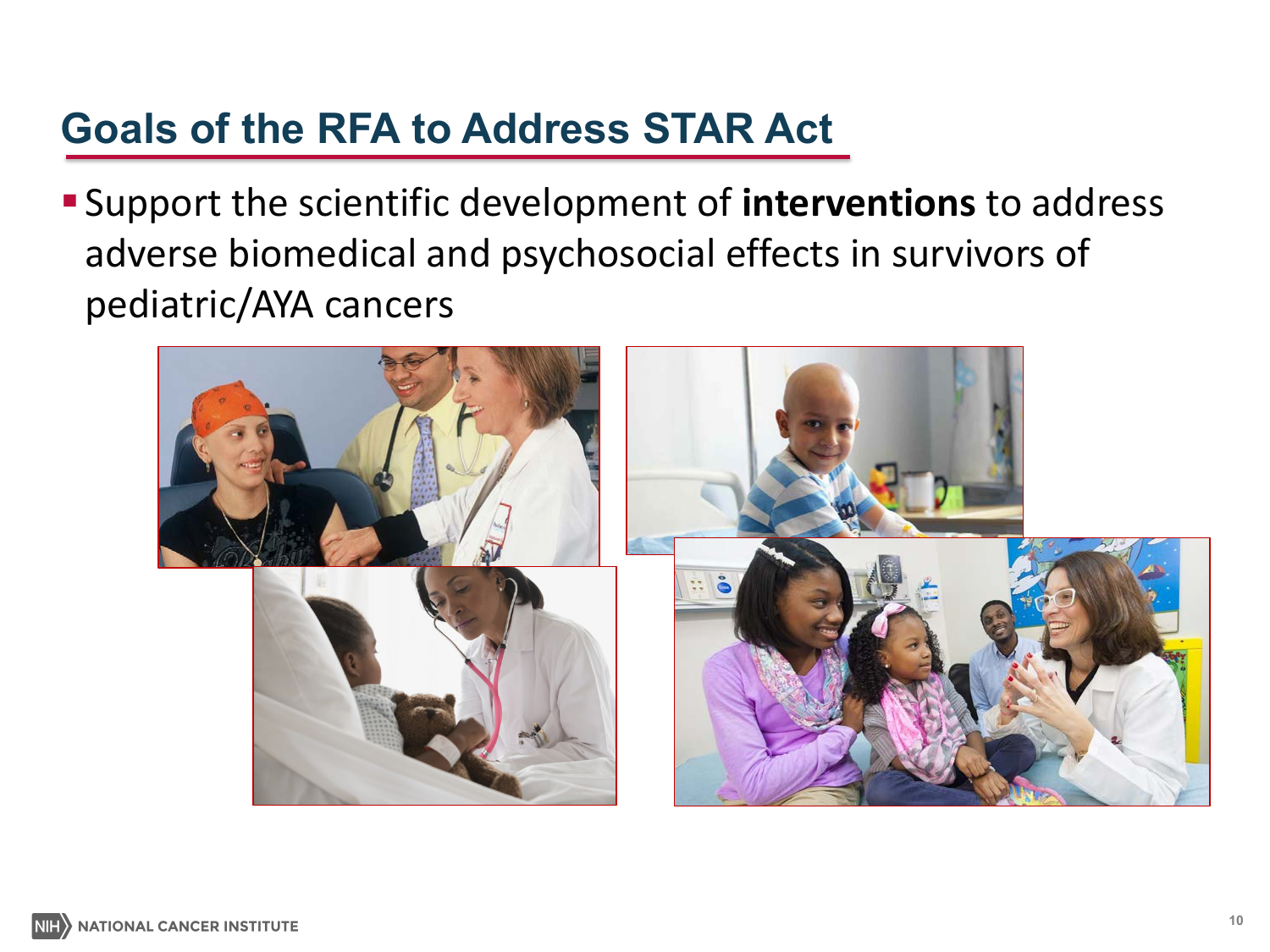## **Interventions Leverage Insights From Observational Studies**

#### **Improve Care Delivery**

#### **Address Adverse Effects**

#### **Physical**

- As survivors transition out of pediatric settings, only a minority are seen by a provider familiar with late  $effects<sup>1</sup>$
- Survivors express unmet needs for organized longterm follow-up services<sup>2</sup>
- Increased risk for physical, psychosocial and behavioral adverse effects<sup>3</sup>
- **Accelerated aging and** physiologic frailty are prevalent4
- Symptoms (fatigue, sleep disturbances, peripheral neuropathy)
- **Impaired physical function**
- **Neurocognitive** impairments
- Late treatment effects (endocrine, cardiopulmonary, 2o malignancies)
- **Accelerated aging, frailty** and comorbidity
- Fertility concerns
- Adverse body composition

#### **Psychosocial**

- Psychological distress
- Disrupted social development
- Financial hardship, insurance coverage, school/employment difficulties

#### **Behavioral**

- Reduced physical activity
- Potential for risky behaviors (alcohol, tobacco, nonadherence)

1Tonorezos et al. (2018). *J Clin Oncol*. 36(21):2223-2230 2White et al. (2018). *Psychooncology*. 27(8):1979- 1986

3Hudson et al. (2017). *Cancer Epidemiol Biomarkers Prev*. 26(5):666- 674

4Ness et al. (2013). *J Clin Oncol*. 31(36):4496-503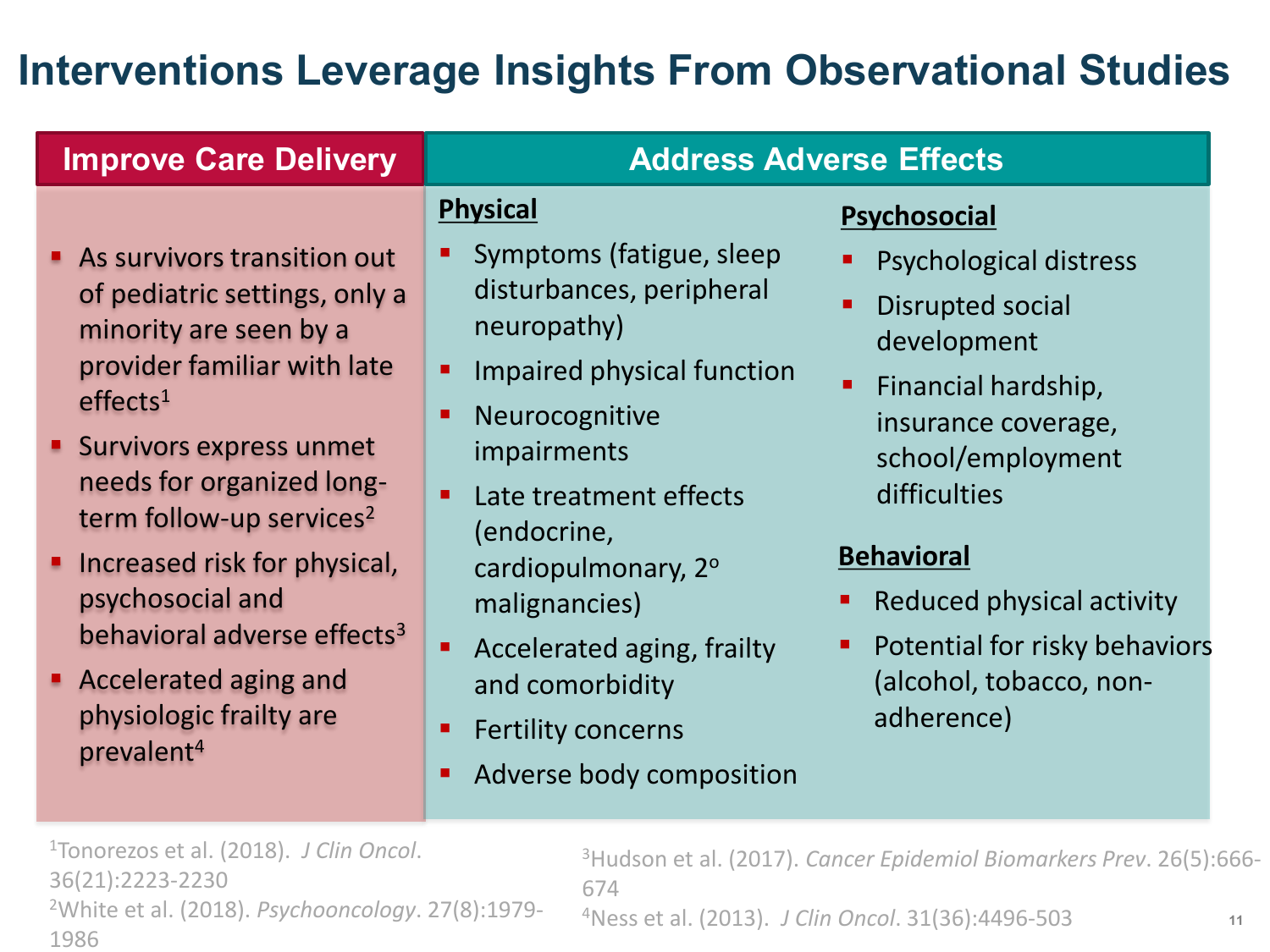#### **Interventions to Improve Outcomes in Pediatric/AYA Cancer Survivorship: Aims**

- Develop *feasible, effective and scalable interventions* to address biomedical and psychosocial effects in survivors of pediatric/AYA cancers:
	- Test interventions to prevent, mitigate and manage adverse long-term disease- and treatment-related effects, including interventions to promote self-management and adoption of healthy behaviors
	- Develop and test models of healthcare delivery that strengthen coordination, continuity and quality and improve outcomes
- Applicants must propose a clinical trial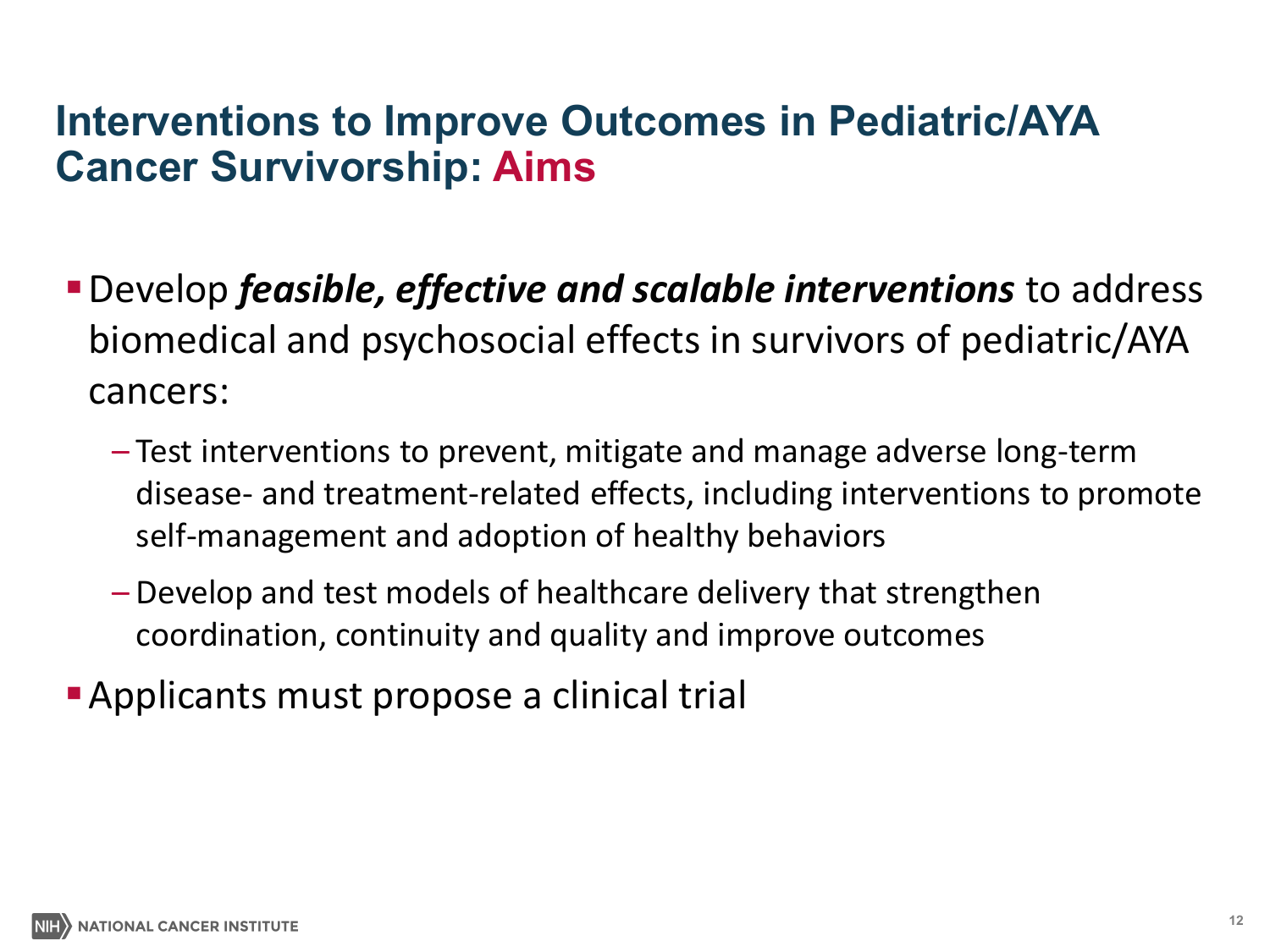#### **Interventions to Improve Outcomes in Pediatric/AYA Cancer Survivorship: Trial Designs**

- **Trial designs may include:** 
	- Early phase studies to develop and preliminarily test a novel intervention
	- Phase II or III studies testing efficacy
	- Pragmatic trials to confirm intervention effectiveness in real-world settings
	- Dissemination and implementation studies (including hybrid effectiveness-implementation designs) examining scale and spread of empirically-supported interventions in diverse settings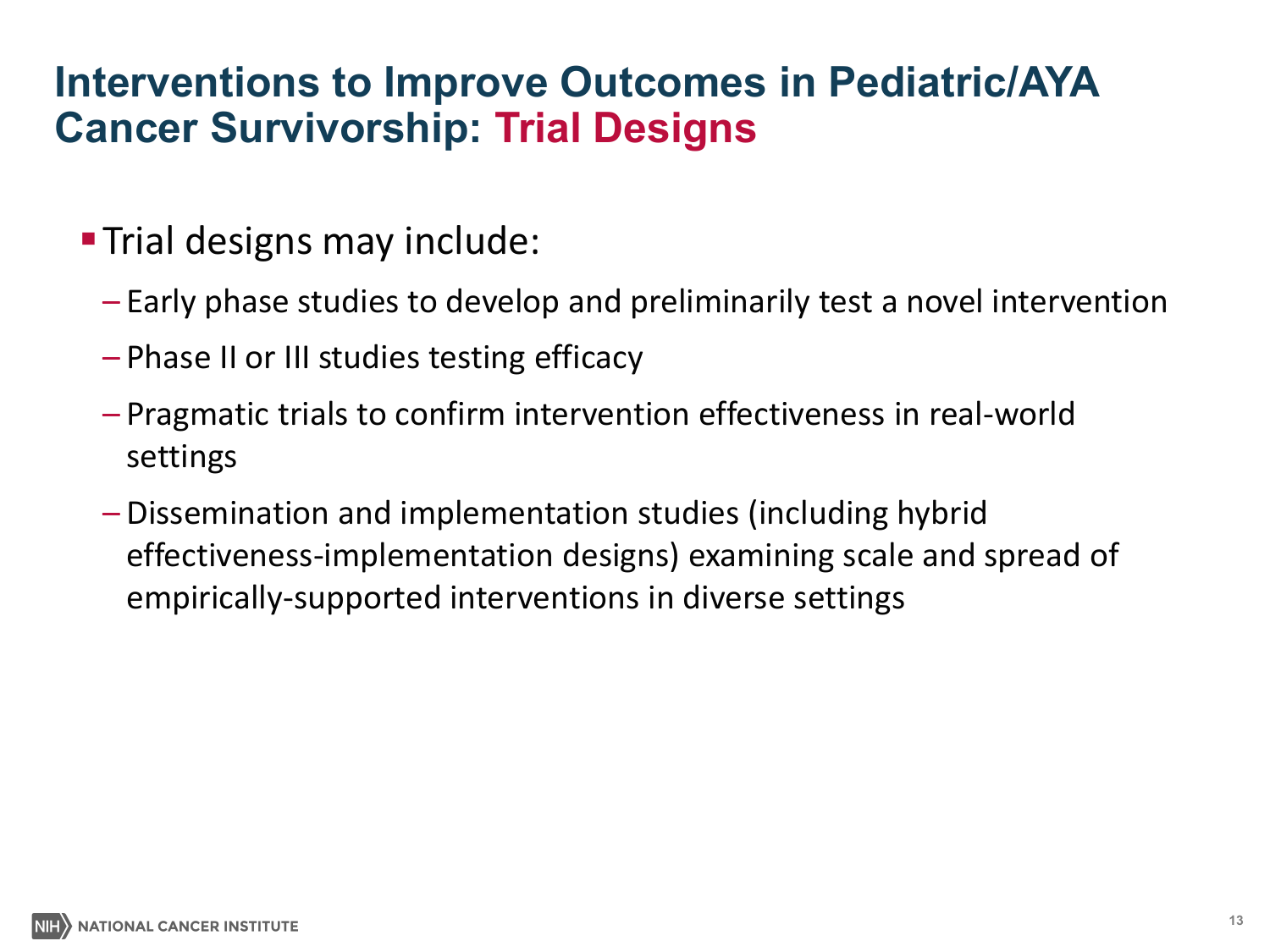#### **Interventions to Improve Outcomes in Pediatric/AYA Cancer Survivorship: Populations**

- **Population focus for this RFA:** 
	- Pediatric and/or AYA cancer survivors who were diagnosed before age 39
	- At risk for or experiencing long-term and late adverse physical , psychosocial and/or behaviors outcomes in the post-treatment period
	- Their caregivers/parents/spouses
- Prioritize applications that address health disparities, minorities and/or medically underserved populations
- **Interventions may be targeted at the individual, provider or** system level; may include multi-level interventions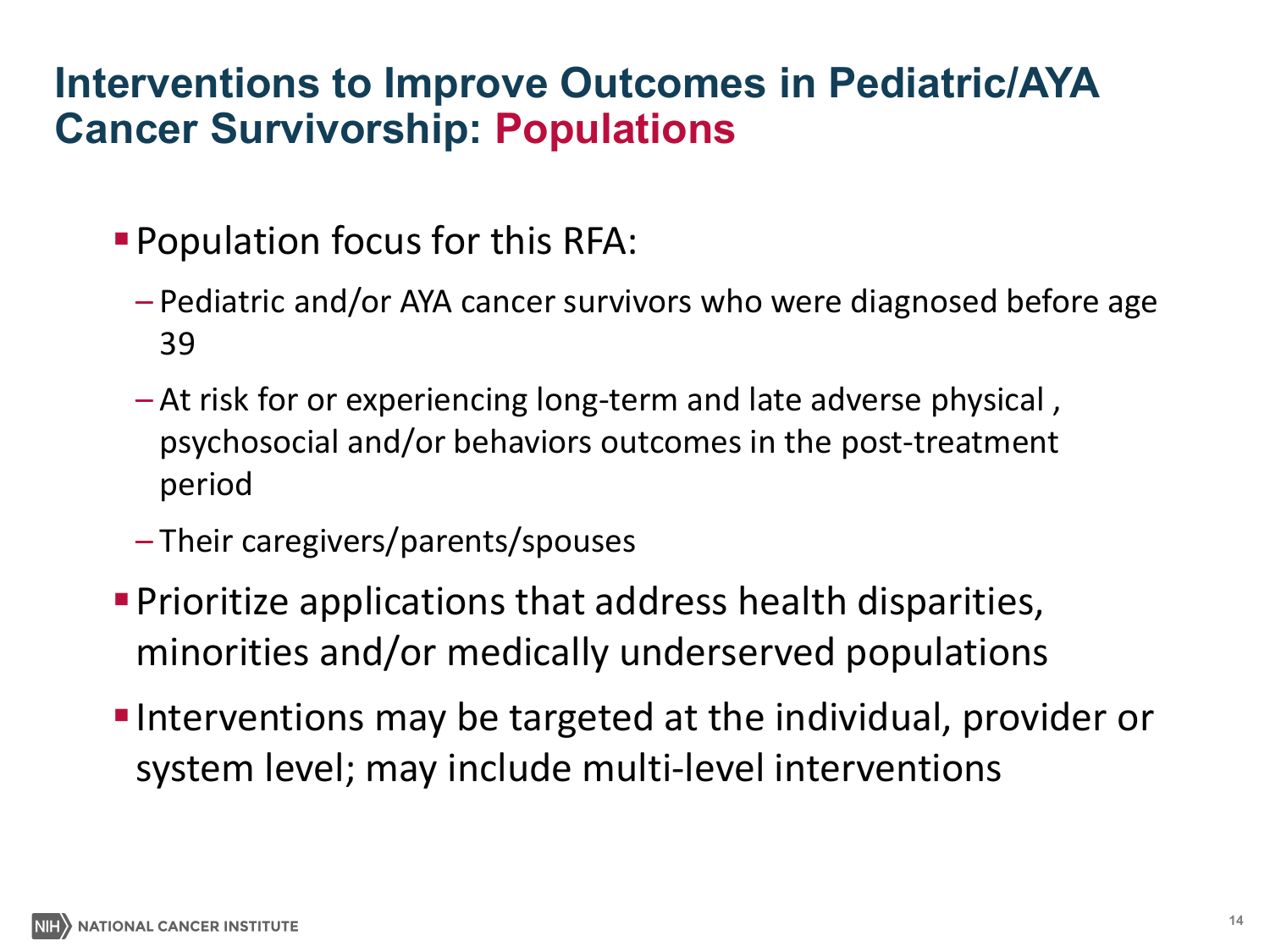#### **Interventions to Improve Outcomes in Pediatric/AYA Cancer Survivorship: Approach**

- Address access barriers including geographic distance, literacy, functional deficits, and preferences to engage
- **Examine meaningful proximal endpoints**
- Mechanistic study aims (e.g. how and why an intervention works) should also address the pragmatic implications of that explanatory knowledge (e.g. can it be used to amplify intervention effects or optimize an intervention)
- Encourage applications that leverage advances in digital and mobile health solutions
- **Interventions tested for effectiveness and/or** implementation in pragmatic trials should have demonstrated feasibility and efficacy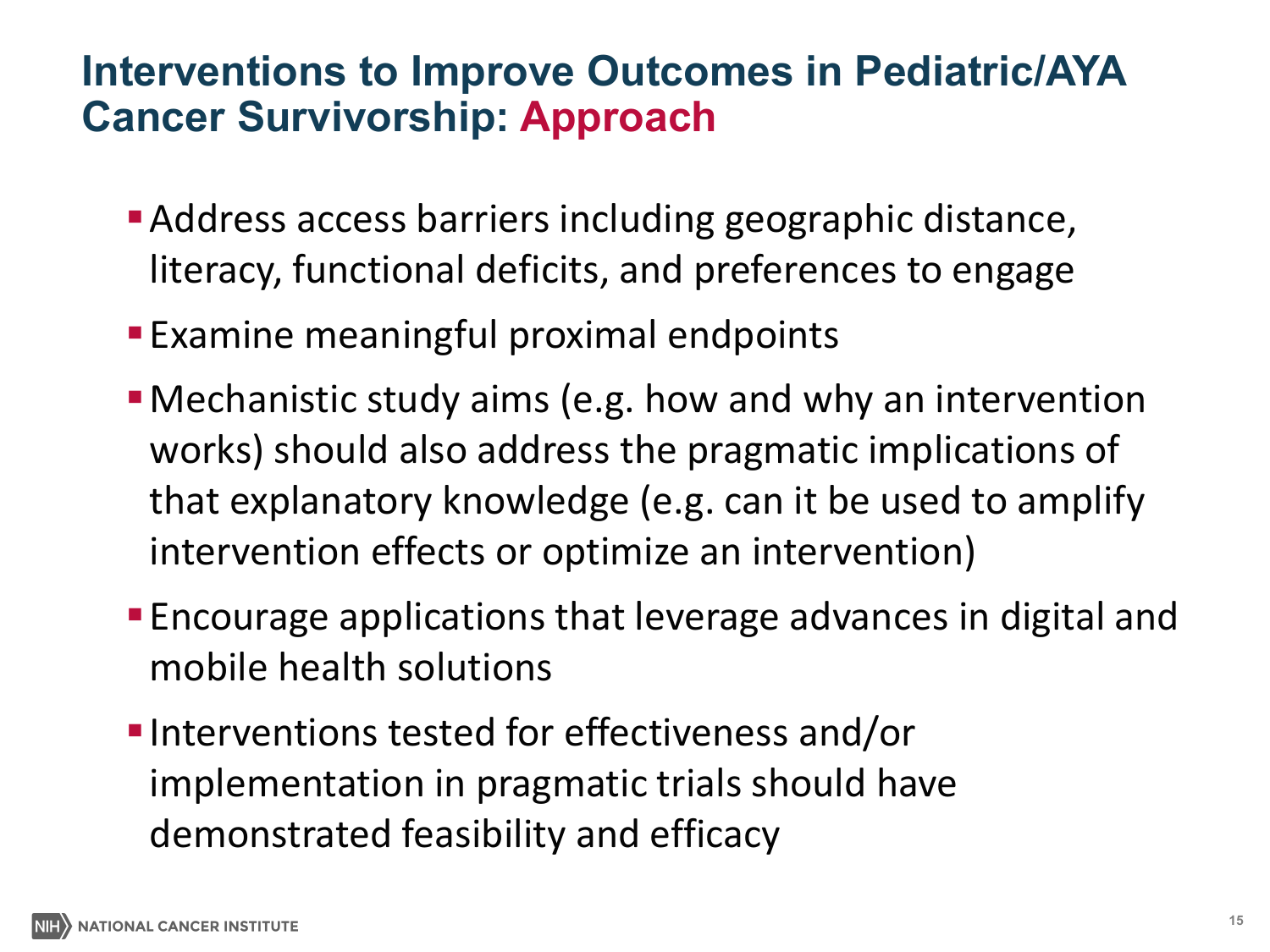#### **Interventions to Improve Outcomes in Pediatric/AYA Cancer Survivorship: Potential Research Topics**

- Develop, test and refine interventions to:
	- Improve access and decision-making about the use of fertility services before and after treatment
	- Prevent or mitigate late effects (e.g., secondary malignancies; comorbidities) or persistent/long-term effects (e.g., fatigue, cognitive dysfunction, functional impairment, frailty, and emotional distress)
	- Mitigate adverse outcomes in subgroups at higher risk or who are most likely to derive greatest benefit from early intervention
	- Expand the reach, adoption, effectiveness, and/or maintenance of healthy lifestyle changes
	- Support caregivers/parents/spouses, mitigate the adverse sequelae of their caregiving role, and/or improve survivor outcomes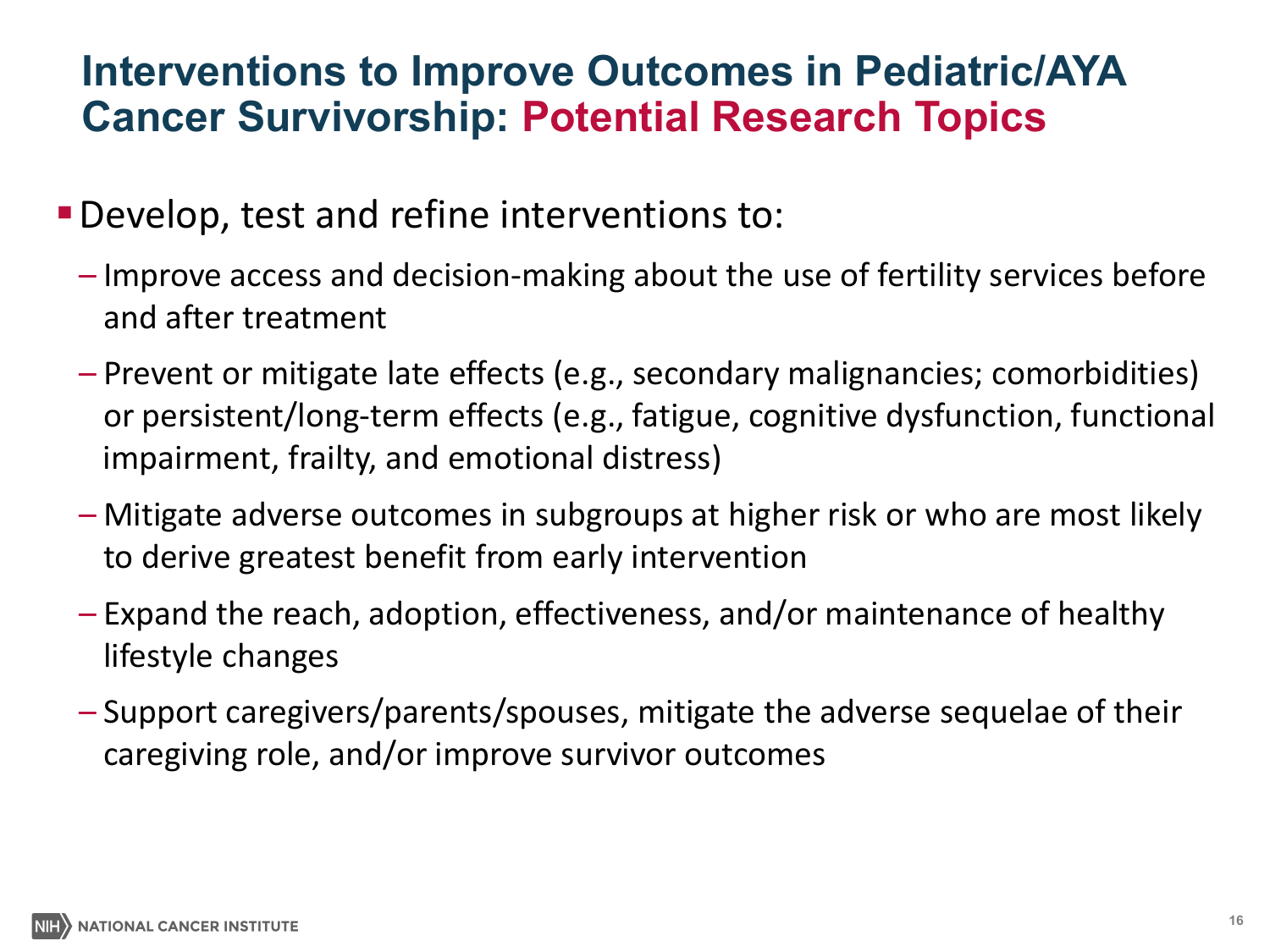#### **Interventions to Improve Outcomes in Pediatric/AYA Cancer Survivorship: Potential Research Topics**

- Comparatively evaluate the components, features, costs and value of care models that optimize key transitions in care (e.g. between pediatric and adult care settings, specialty and primary care settings, or transitions based on geographic relocation)
- **I** Identify care delivery approaches that strengthen selfmanagement, improve clinical outcomes and/or access, and achieve guideline concordant care
- Evaluate the outcomes of risk-based healthcare delivery targeted to specific subgroups who warrant more intensive intervention and/or follow-up
- **Test novel approaches to care coordination and** communication. Outcomes might include cost, quality, and experiences of care or other relevant endpoints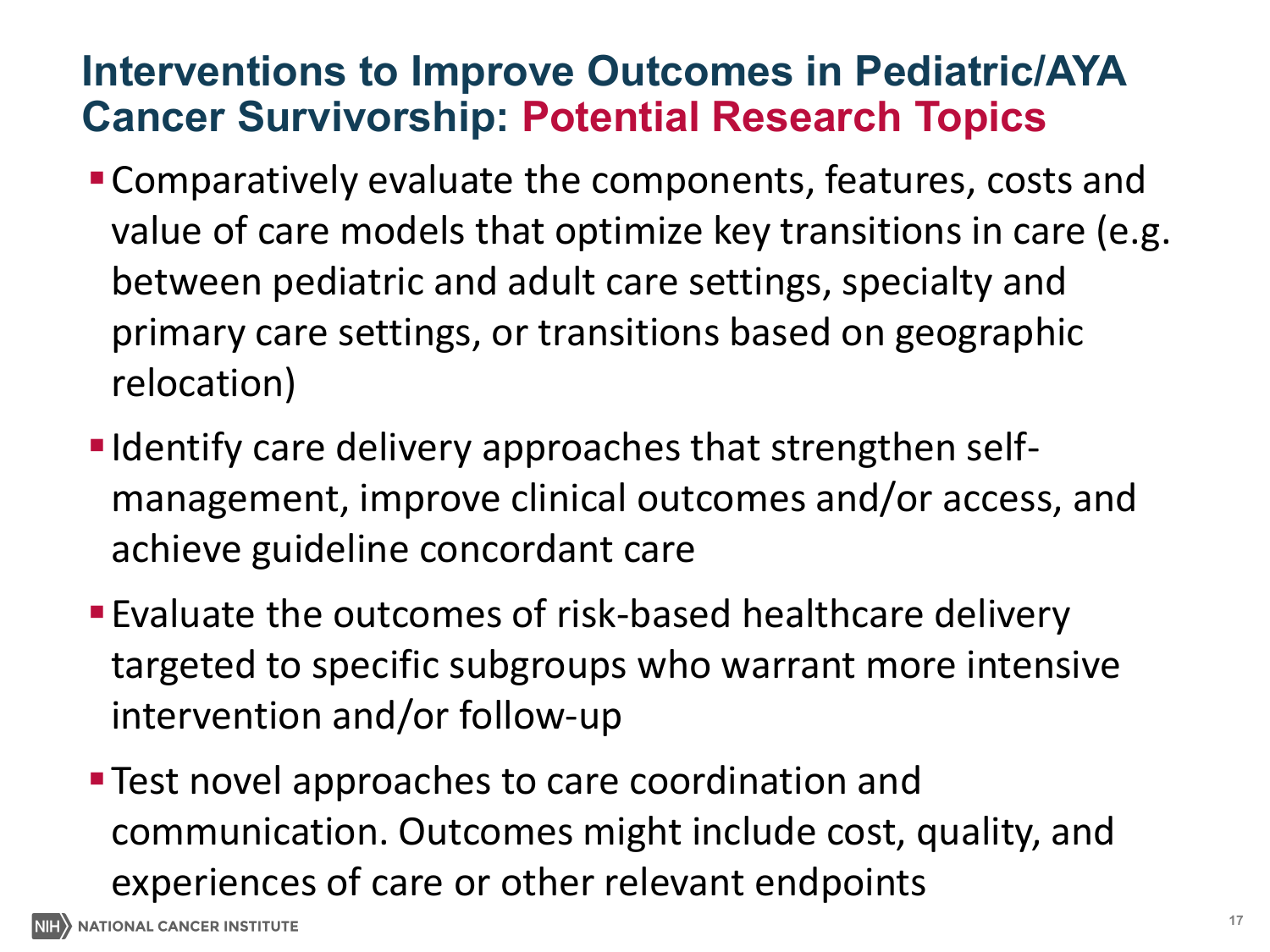#### **U01 Awardee Network Interactions**

- **Each U01 award will be based on an independent project**
- Awardees will engage in trans-network interactions and participate in an annual investigator meeting; budgets should reflect inclusion of these activities
- NCI staff will provide scientific support and coordinate interactions among grantees, facilitating collaboration and information sharing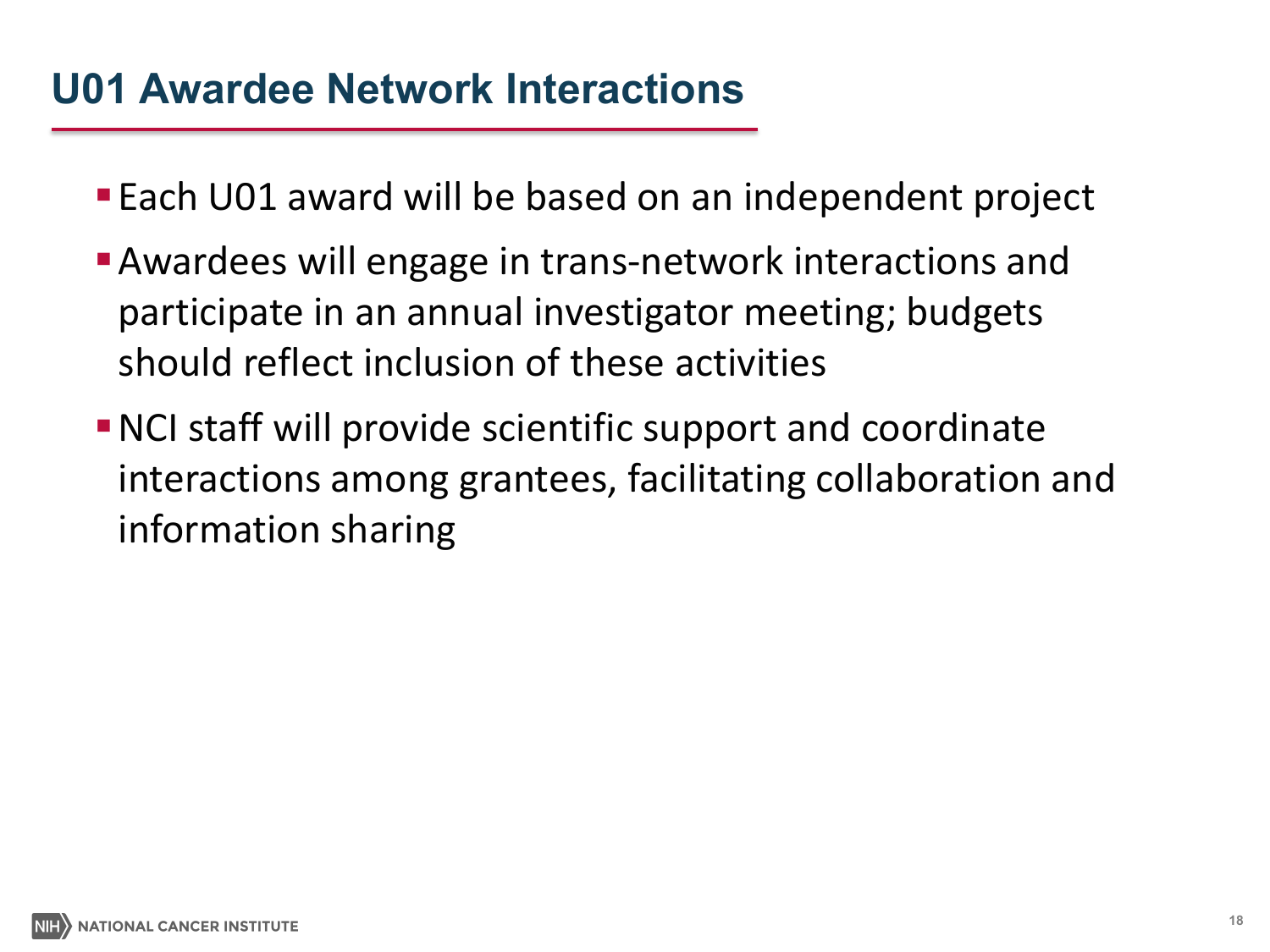## **Non-Responsive Applications**

- Applications must propose development/testing of interventions addressing physical, psychosocial, or behavioral adverse effects in pediatric and/or AYA survivors
	- Descriptive and observational studies are not responsive to this RFA
- **Applications that propose testing of interventions to** address short-term or transient adverse effects of treatment are non-responsive
- Applications that propose development or testing of cancerdirected therapies are non-responsive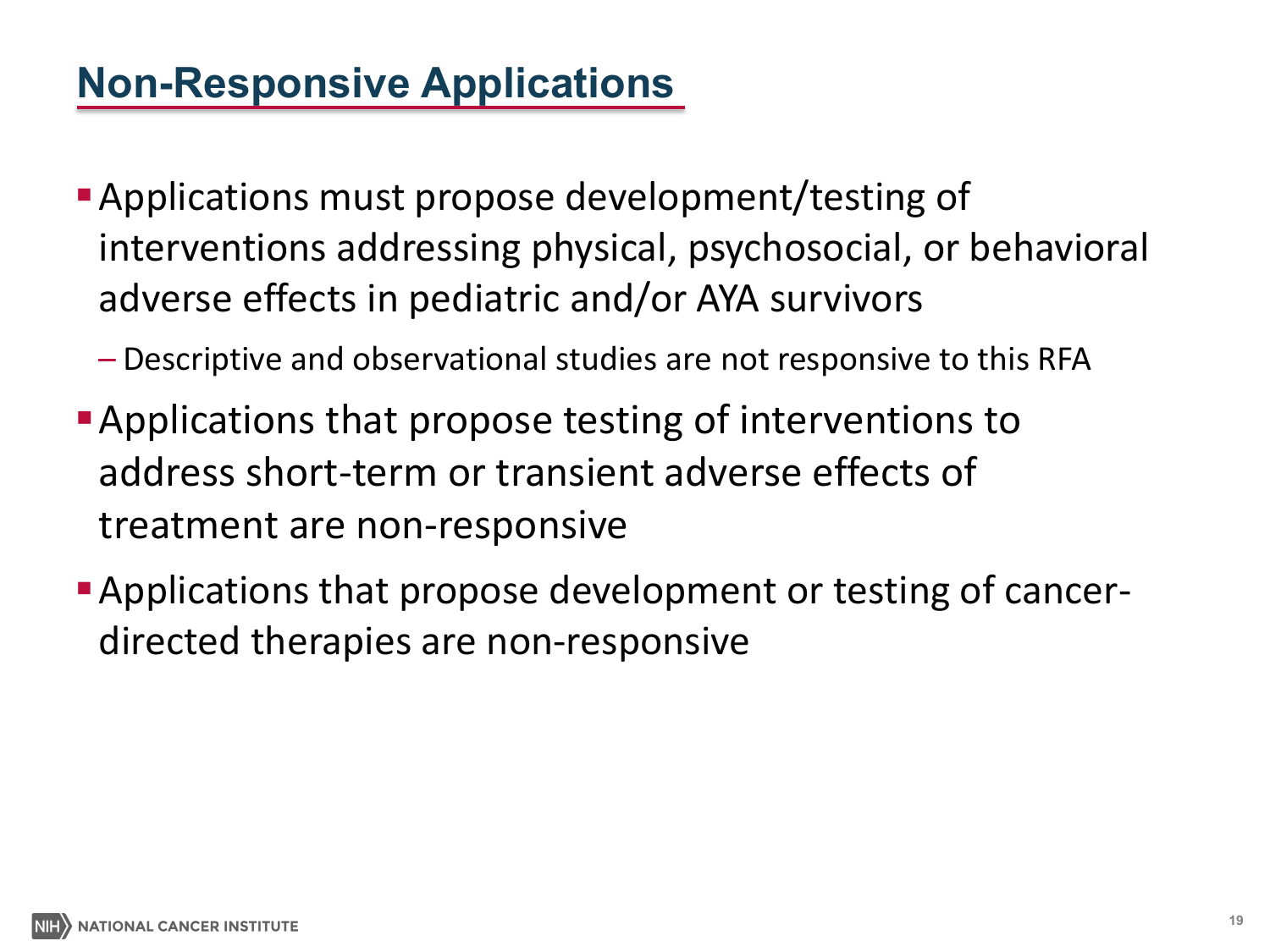## Application Requirements

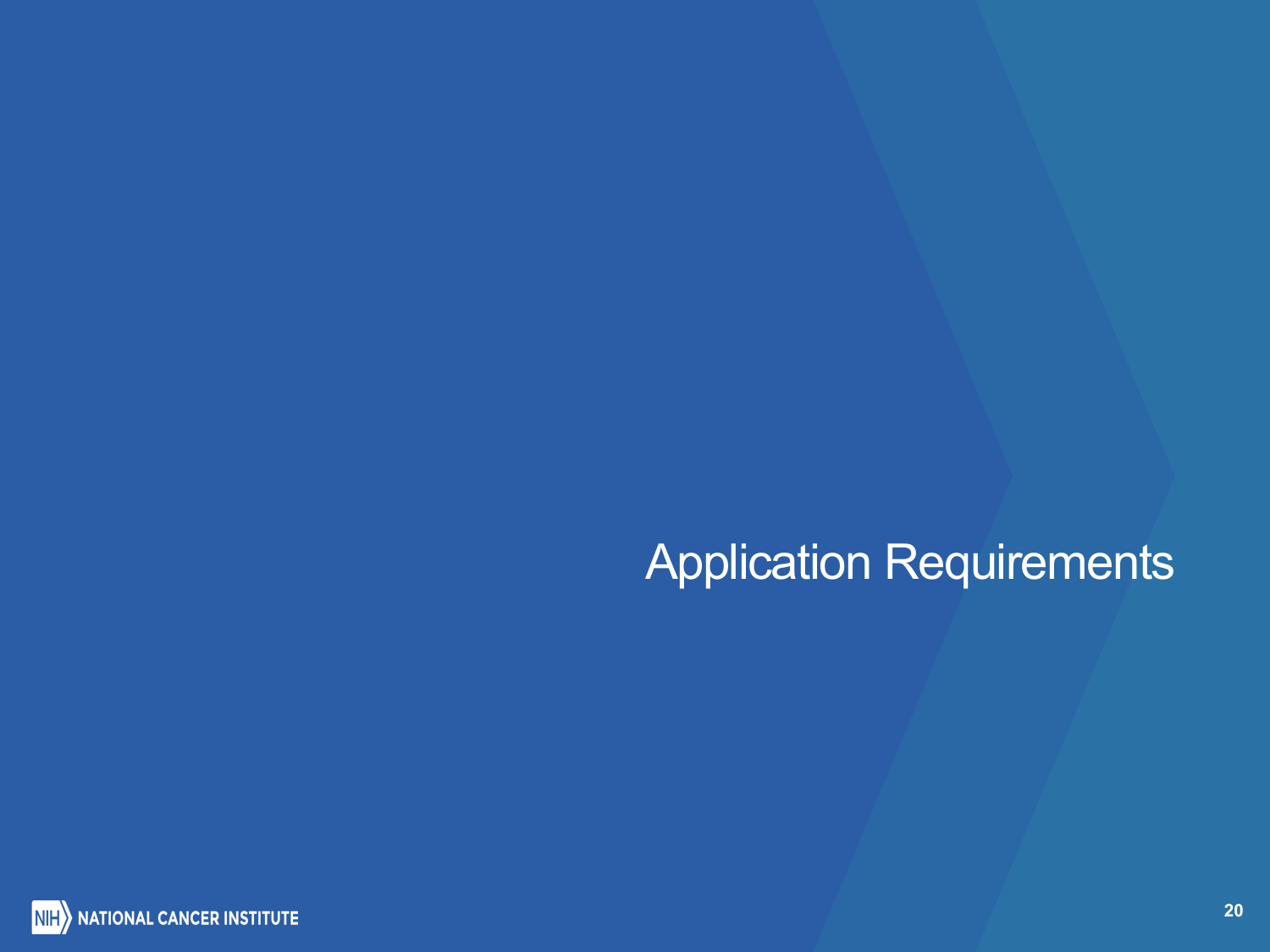## **Application Requirements: Review**

- **Two receipt dates:** 
	- –March 15, 2019
	- –January 3, 2020
- Special emphasis panel
- Please note and address the Special Review Criteria:
	- –Significance of proposed intervention in addressing priority need and/or knowledge gap for pediatric/AYA survivors
	- –Relevant and meaningful proximal endpoints
- **Letter of Intent to Danielle Daee ([daeed@mail.nih.gov](mailto:daeed@mail.nih.gov)) due:** 
	- –February 15, 2019 (for 2019 receipt date)
	- –December 3, 2019 (for 2020 receipt date)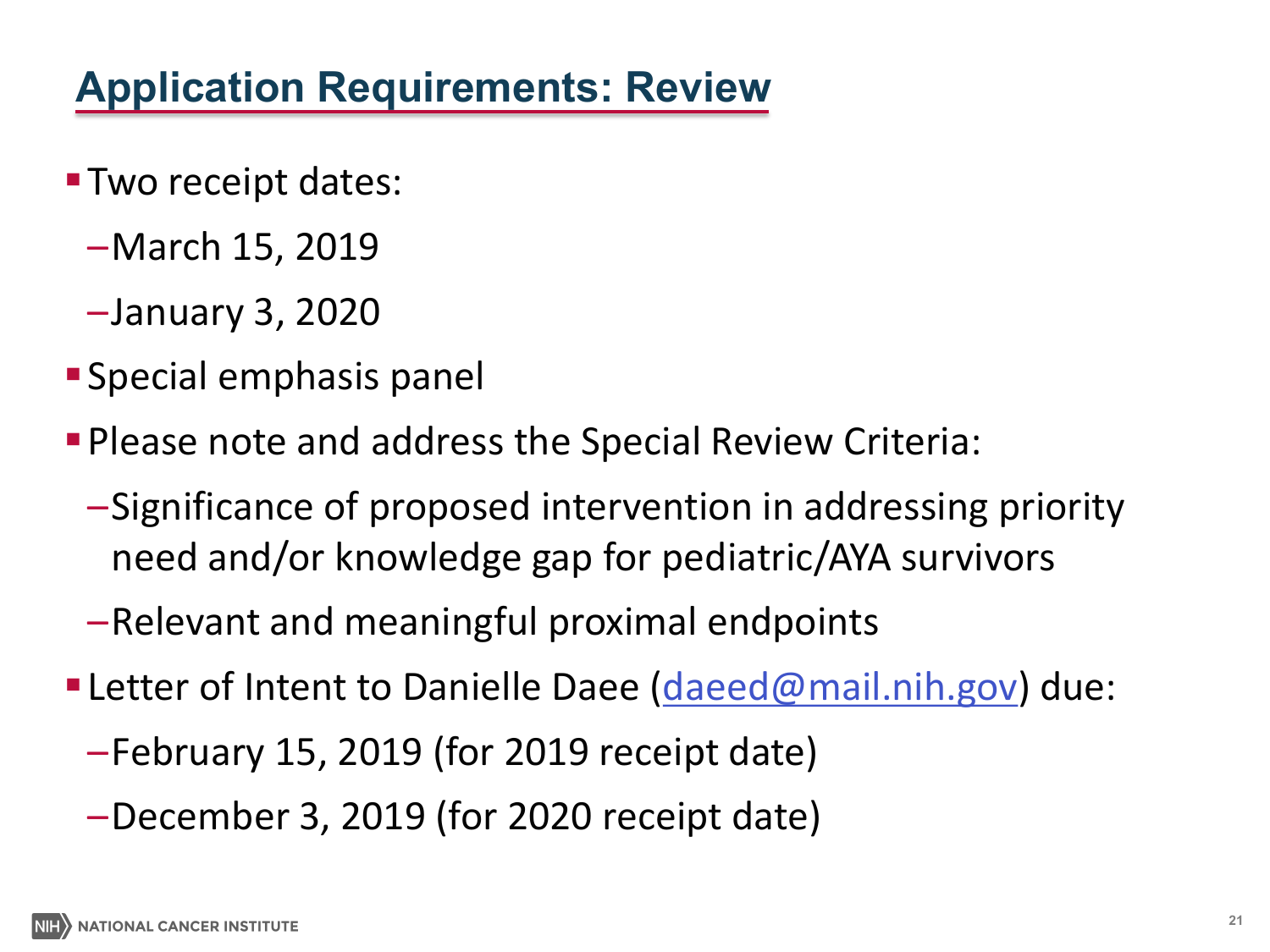### **Application Requirements: Clinical Trials**

- NIH requirements for clinical trials research applications were updated in January 2018. Please be sure to learn about and understand the following policies:
	- Application form now consolidates all Human Subjects and Clinical Trial related information into one place and also expands the information required for applications that include a clinical trial (FORMS-E)
	- Investigators and staff must receive training in Good Clinical Practice
	- All sites participating in multi-site studies research will use a single IRB
	- All NIH-funded clinical trials are expected to register and submit results to <Clinicaltrials.gov>
- **Information about the NIH Clinical Trial Requirements:** <https://grants.nih.gov/policy/clinical-trials.htm>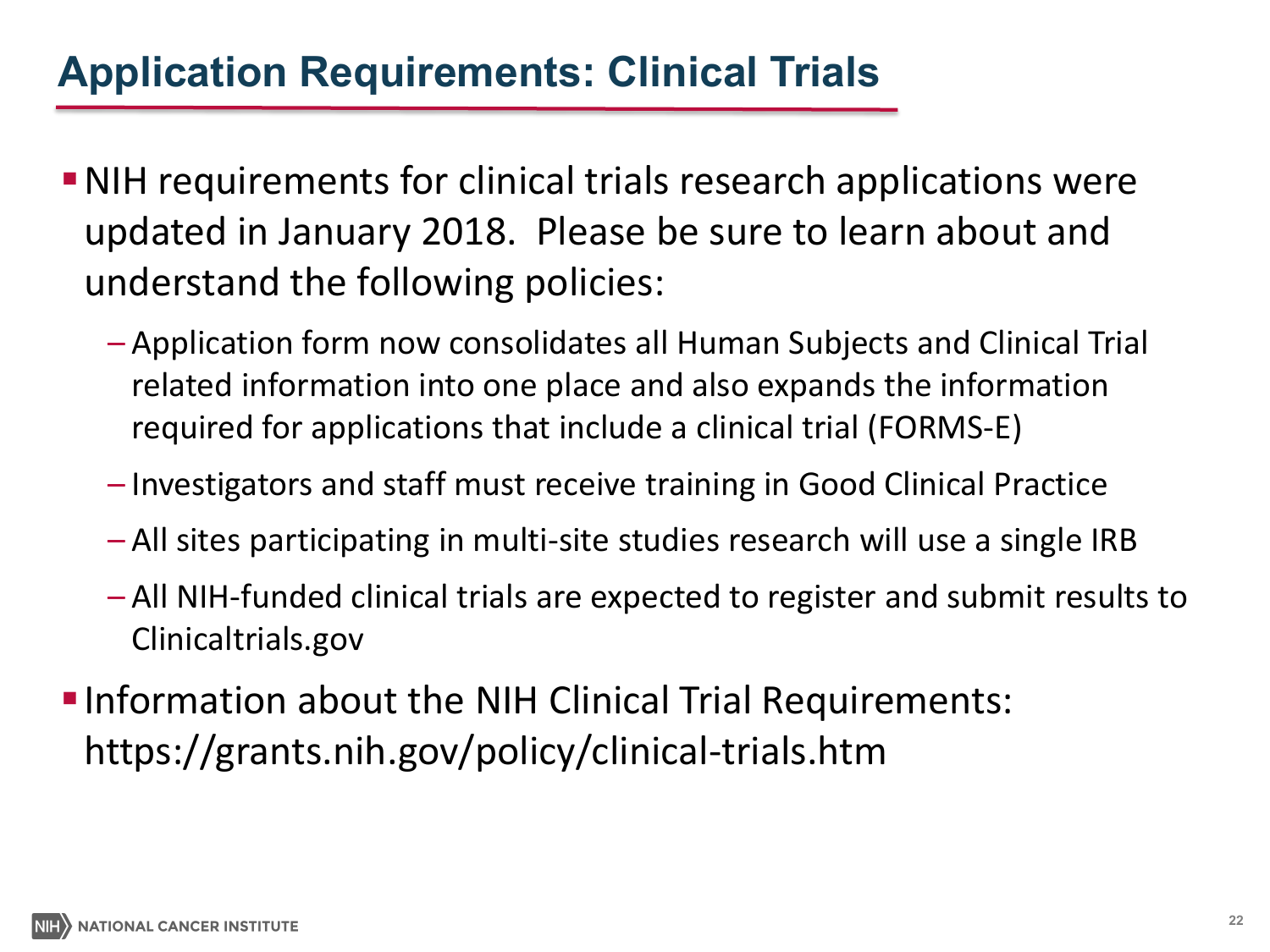#### **Application Requirements: Budget**

- Budget should reflect the actual needs of the proposed project
- **Nay not exceed 500K in direct costs per year**
- Modular budgets are permitted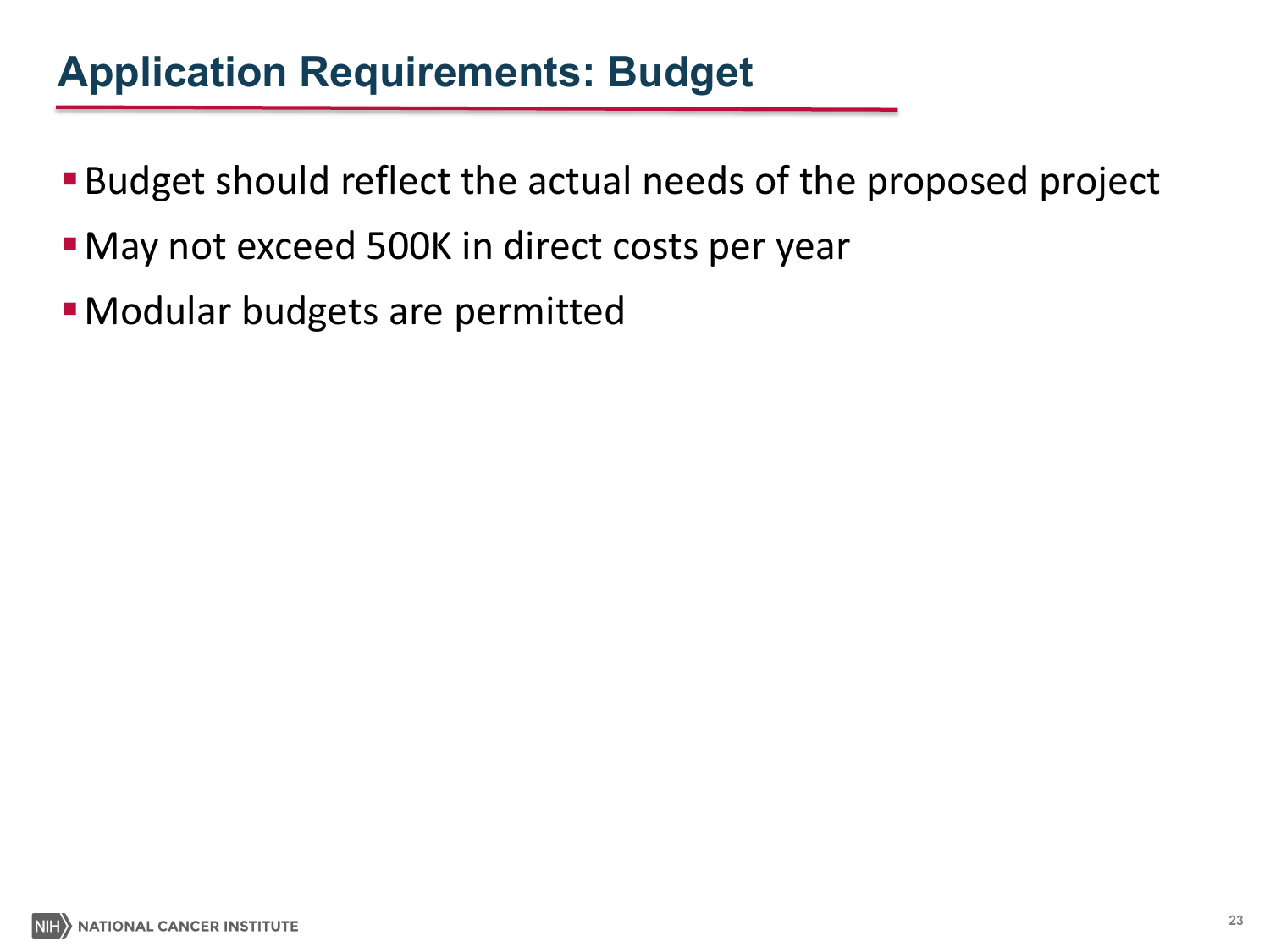## **Summary**

#### *Aims* reflect:

- Testing interventions to prevent, mitigate and manage adverse long-term disease- and treatment-related effects, including interventions to promote self-management and adoption of healthy behaviors
- Development and testing of models of healthcare delivery that strengthen coordination, continuity and quality and improve outcomes
- Clinical trial required (note NIH requirements for clinical trials applications)

#### *Target populations*:

- Pediatric and/or AYA cancer survivors at risk for or experiencing long-term and late adverse physical , psychosocial and/or behaviors outcomes in the post-treatment period, and their caregivers/parents/spouse
- Interventions may be targeted at the individual, provider or system level; may include multi-level interventions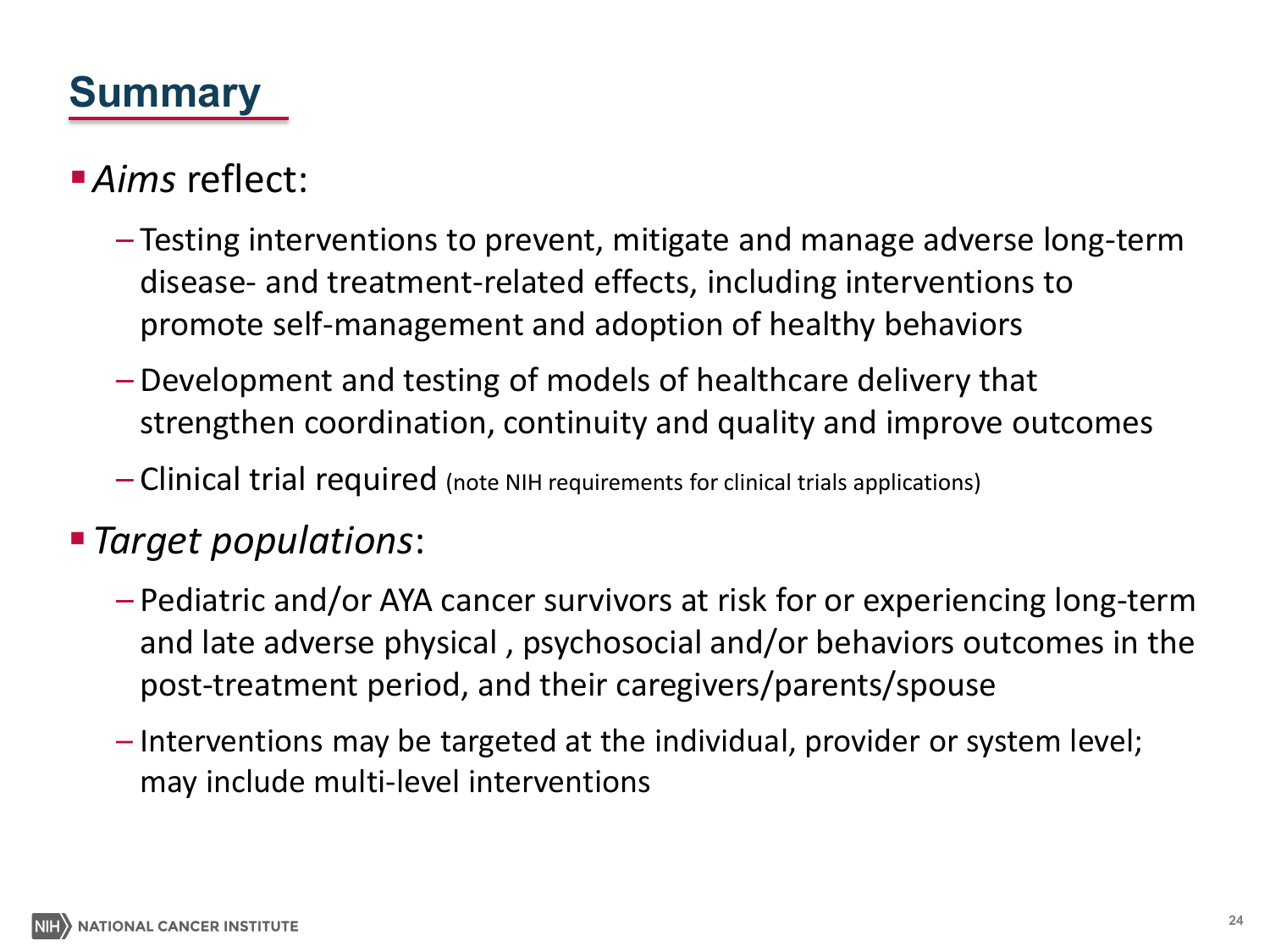## **Summary**

### *Approach* should reflect:

- Considerations such as access barriers including geographic distance, literacy, functional deficits, and preferences to engage
- Inclusion of meaningful proximal endpoints
- Mechanistic study aims should address the pragmatic implications of that explanatory knowledge (e.g. can it be used to amplify intervention effects or optimize an intervention?)
- Encourage applications that leverage advances in digital and mobile health solutions
- Interventions tested for effectiveness and/or implementation in pragmatic trials should have demonstrated feasibility and efficacy

#### *Budget*:

– May not exceed \$500K in direct costs per year; modular budgets permitted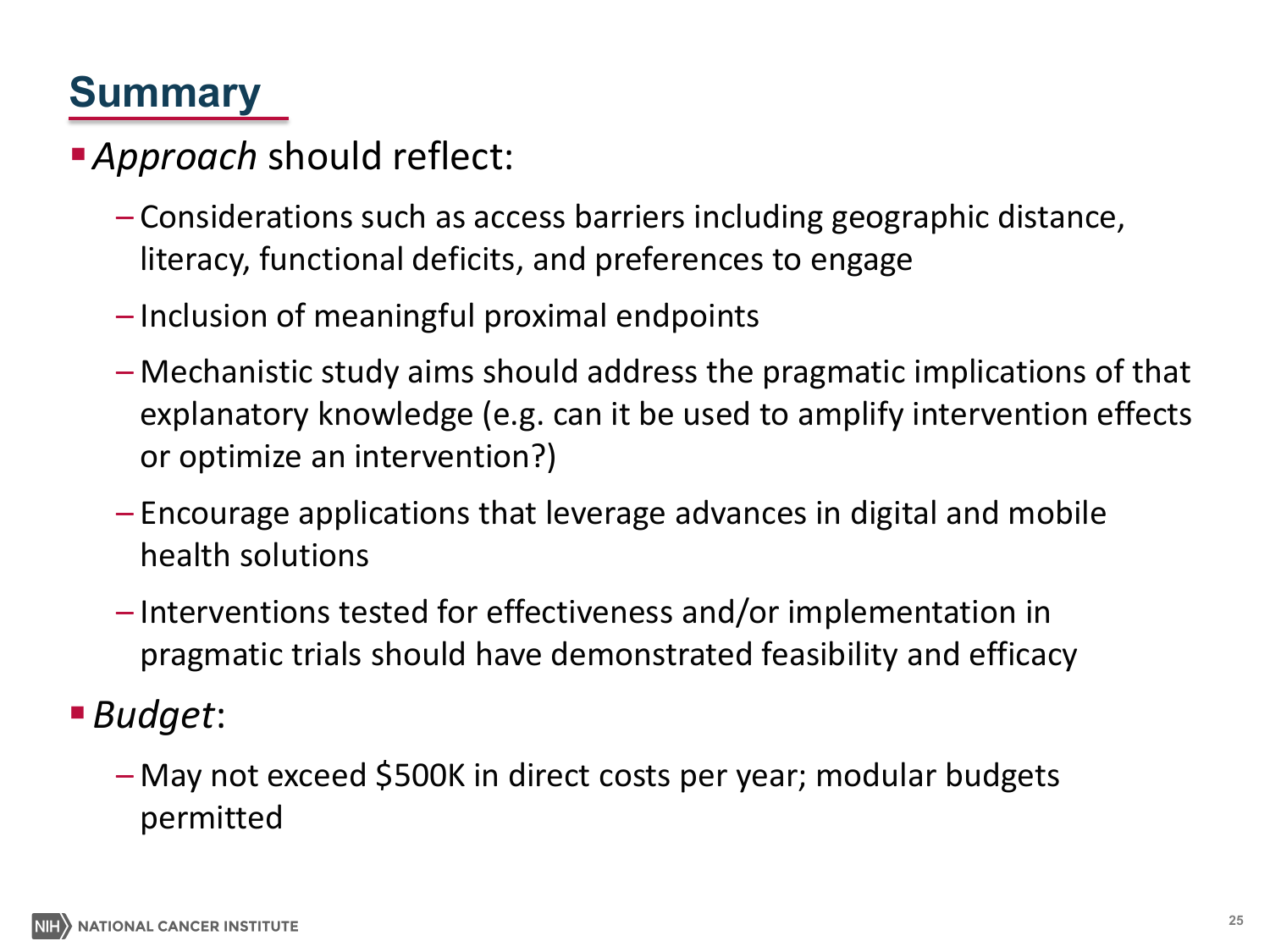#### **Resources**

**- Read the FOA very carefully!** 

- [–https://grants.nih.gov/grants/guide/rfa-files/RFA-CA-19-](https://grants.nih.gov/grants/guide/rfa-files/RFA-CA-19-033.html) 033.html
- Be sure to note the access and data sharing plans required for projects funded as part of the Cancer Moonshot
	- [–https://www.cancer.gov/research/key-initiatives/moonshot](https://www.cancer.gov/research/key-initiatives/moonshot-cancer-initiative/funding/public-access-policy)cancer-initiative/funding/public-access-policy
- Today's webinar and FAQ will be posted on our website:

[–https://healthcaredelivery.cancer.gov/media](https://healthcaredelivery.cancer.gov/media)

- Connect with us early!
- **Scientific contacts:** 
	- Dr. Danielle Daee [\(Danielle.daee@nih.gov](mailto:Danielle.daee@nih.gov))
	- Dr. Sandra Mitchell ([mitchlls@mail.nih.gov\)](mailto:mitchlls@mail.nih.gov)